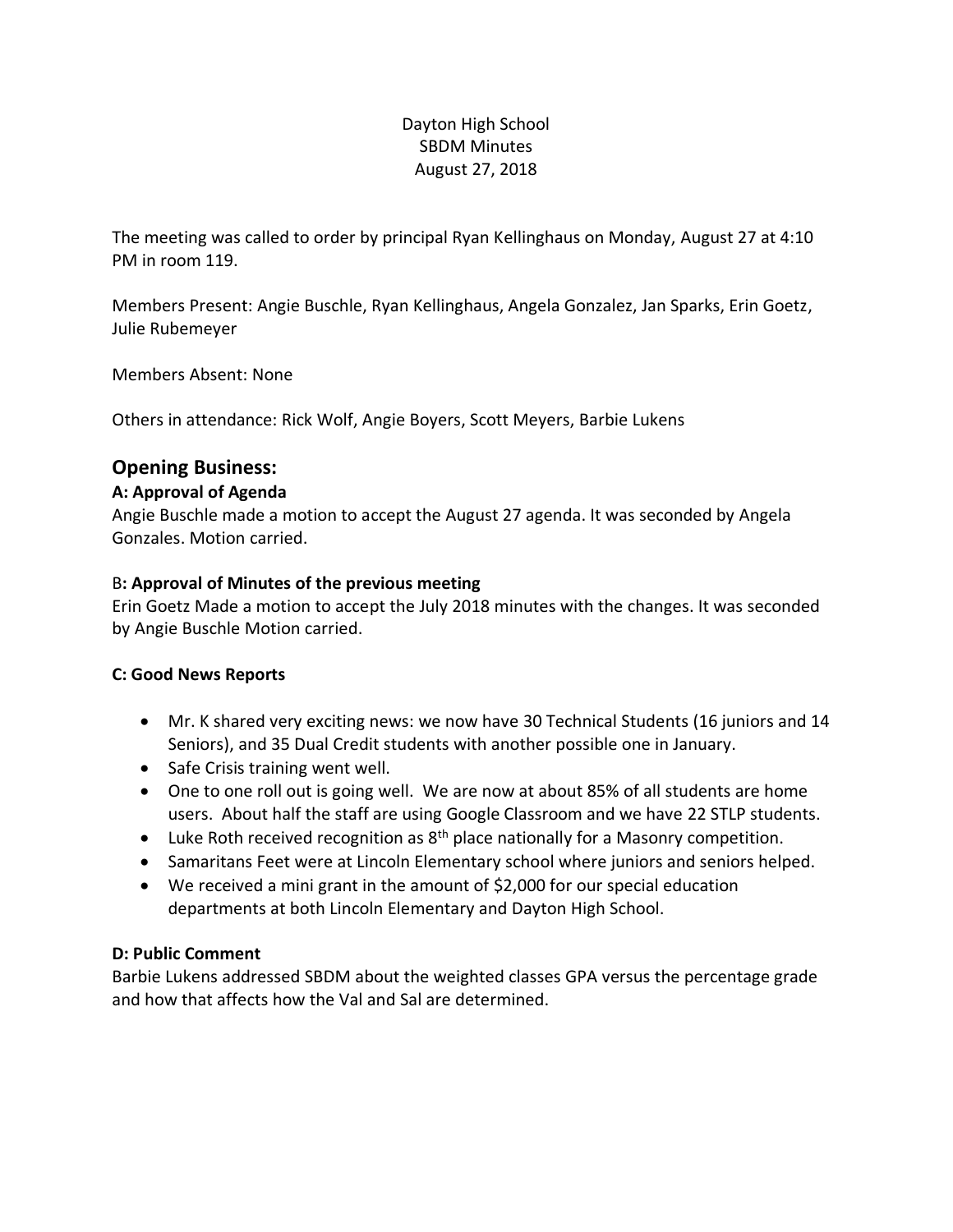## **Committee Reports:**

- Mr. Wolf gave a report on the Title I Allocations. He also shared the updates for assessments and accountability.
- Angie Boyers Shared about upcoming library programs: Game Nights (still raising funds currently has \$883 needs \$1,200 more to get program started), Yearbook Signing Night on Sept. 27, Family Fun Night on Nov. 15, and Karaoke in the library in Dec.

# **Bylaw or Policy Review / Readings/ Adoption:**

Erin Goetz made a motion to extended the meeting at 5:30 PM second Angie Buschle. Motion carried.

### **Second Readings:**

**12.01 Advanced Placement and College Level Courses**: Discussed benchmark requirements: Angie Gonzalez made a motion to accept 12.01 as a second reading. Seconded by Julie Rubemeyer. Motion carried

### **1.05 Weighing of Classes**:

Angie Gonzalez made a motion to accept 1.05 as a second reading. Seconded by Erin Goetz motion carried.

#### **Parent Involvement Policy**

Tabled discussion until the next meeting

#### **Consideration:**

#### **8.06 – Val and Sal**:

More discussion needs to take place as well as some research – a special meeting will be called to focus on this – on Monday, Oct. 8 at 3:00 p.m.

Discussion about attendance requirement for dances and/or participating in graduation ceremony were tabled until the next meeting –

# **Student Achievement Report / Data and School Improvement Planning**

Already shared during good news

# **Budget Report**

The budget was prepared by Mrs. Brandenburg. Ms. Boyers passed out the reports to members – no discussion at this time.

### **Old Business:**

Lisa Hans will be mailing CHFS background checks results to SBDM parent members

Mr. K sent invite reminders to all teachers about the Sept. 28 deadline for spending the SBDM allocated teacher funds and Feb 22<sup>nd</sup> for department funds.